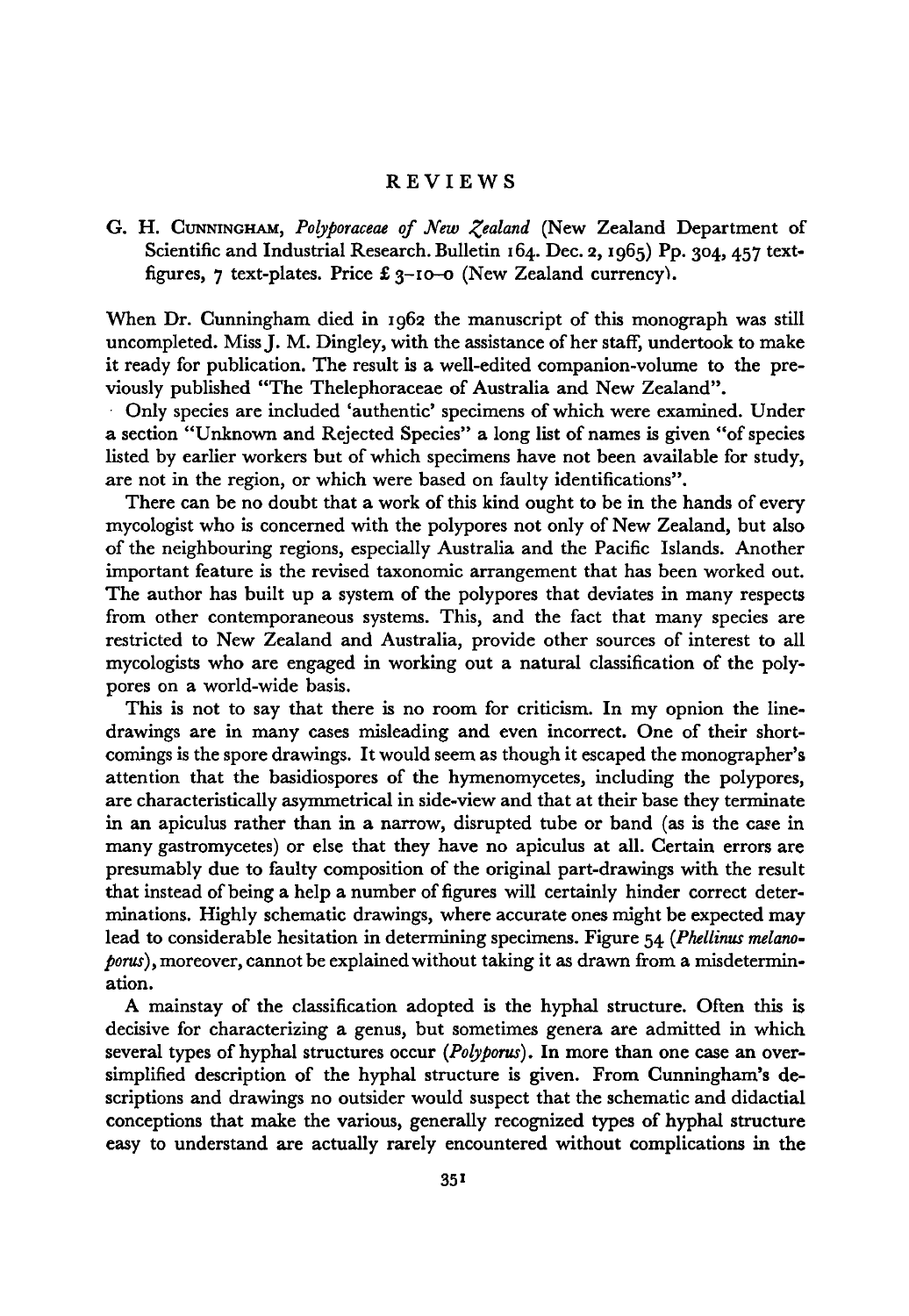form of additional features that are also of importance. This tendency to neglect such complications may be one of the reasons why some of the genera have become even more artificial than in certain previous classifications. A case about which specialists may perhaps differ is the incorporation in Polyporus of the genus Abortiporus (Heteroporus). They will regret that there is no discussion on the new genus  $F$ labellophora in which a comparison is drawn with certain species of Rigidoporus. In Grifola several other species are incorporated that are currently kept widely separated like, for instance, species of Laetiporus and Bondarzewia. The emendations of Trichaptum, Heterobasidion, Flaviporus, Pseudofavolus, and Osmoporus are no improvement on the current restricted conceptions; in fact I would consider them all very heterogeneous. The transfer of the  $Polyporus$  grammocephalus group into Tyromyces is astonishing and the simplified description of Amauroderma as dimitic with binding hyphae misleading. To keep Fuscoporia, as emended by Cunningham, generically distinct from certain species of Phellinus (like P. gilvus and P. torulosus), is, with our present knowledge, possible only if two artificial genera are favoured where one would suffice, especially if the second genus is made less comprehensible by the introduction of such species as Polyporus albomarginatus and P. bicolor.

There are more points that are likely to evoke discussion, but for me the principle advantage of this work is that it has brought together so much information that was widely scattered in the literature and that it gives detailed information on many species occurring in a part of the world from which material is only poorly represent ed in most of the herbaria of Europe.

M. A. DONK

ALEXANDER H. SMITH & S. M. ZELLER, <sup>A</sup> preliminary account of the North American species of Rhizopogon (Memoirs N.Y. bot. Gdn, vol. <sup>14</sup> no. 2. 1966). Pp. 177, <sup>95</sup> figures, <sup>8</sup> plates (of which <sup>2</sup> in colour). Price \$ 10.00.

For a mycologist interested in such intriguing and mysterious things as hypogeous fungi, but practically never so fortunate as to find one, this "Preliminary account" is <sup>a</sup> cause for utter amazement, for it deals with no less than <sup>137</sup> species, several of which seem to have been collected by the basketful. Only four species have names with a familiar European ring.

At first sight one may be inclined to doubt the wisdom of distinguishing so many species, the more so since several are separated on the basis ofwhat seems to be mere chemical differences. It appears, however, that not all of the characters used are chemical in nature. Moreover it should be borne in mind that in certain parts of the United States some genera abound in species, both in phanerograms and in fungi, so that perhaps it is not surprising if the genus Rhizopogon follows this example.

Although S. M. Zeller is indicated as co-author, the classification is A. H. Smith's, as is the discussion of the value of each character used. This discussion is exemplary in its thoroughness, reflecting Smith's endeavour to find new ways of delimiting the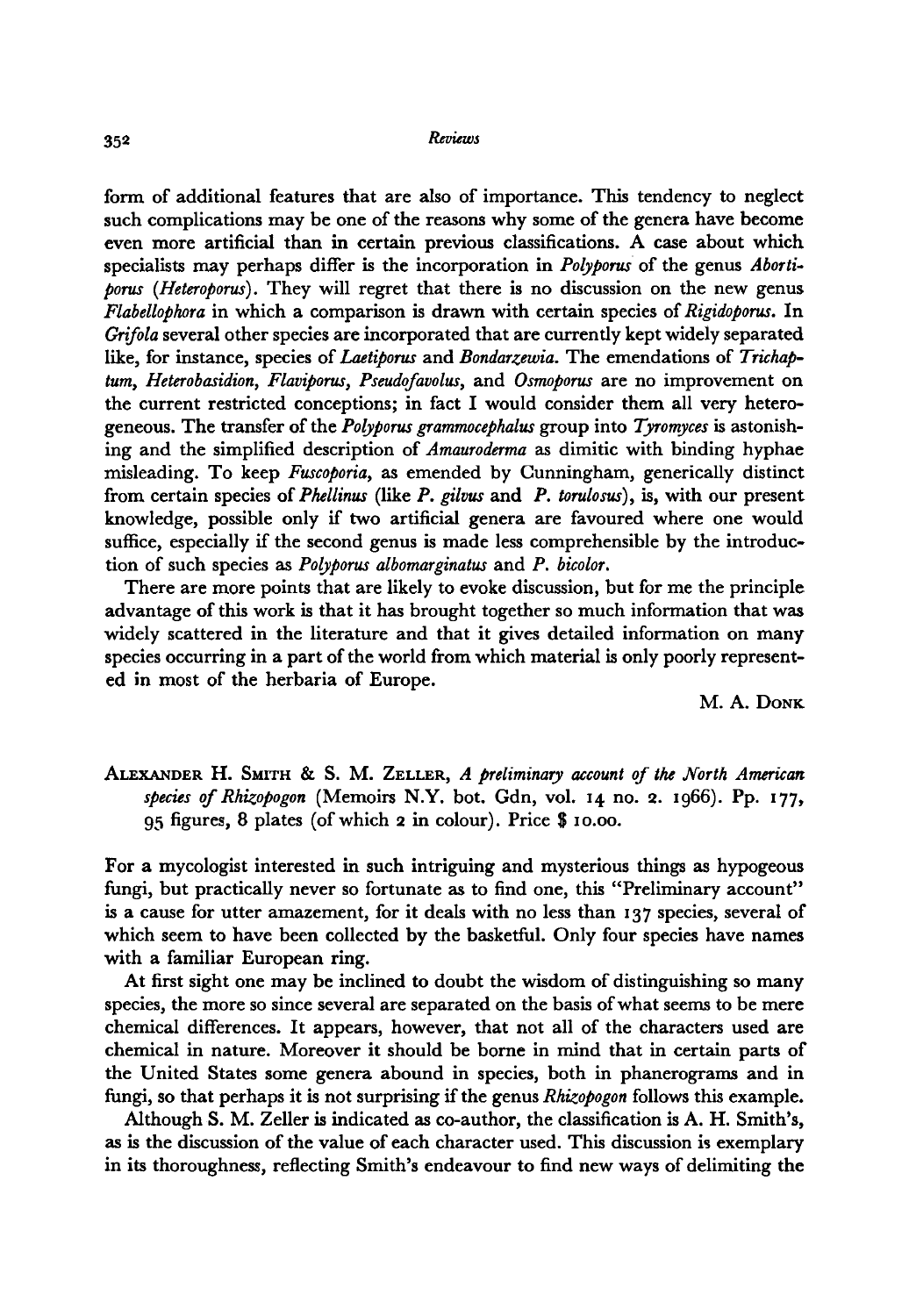## Reviews 353

species. The same trend is also noticeable in the specific descriptions, which give a wealth of detail. There are, however, a few objections.

On page 21 Smith states that "One does record what he observes . . ." and it is certainly true that Smith observed a great deal, but it cannot be denied that some of the information is presented rather unequally. The description of the basidia of  $R.$  anomalus takes two and a half lines, that of the basidia of  $R.$  semireticulatus is finished in three words. Of the two species R. subbadius and R. pedicellus, only the  $\text{FeSO}_4$ . reaction of the former is recorded. There seems little use in mentioning that a columella is lacking (e.g. in R. lutescens) if not <sup>a</sup> single word is said concerning the columella in other species of the same subsection (e.g. in R. ochraceisporus, R. vinicolor). Spore ornamentation does not seem to be a character of great importance in Rhizopogon. If, however, the spores are clearly stated to be smooth, it would be both logical and preferable to find this word in the same place in the spore descriptions. It would make comparison so much easier. In R. semireticulatus, for instance, "smooth" is to be found at the very beginning of the sentence, in  $R$ . subgelatinosus at the very end.

Although more remarks of the same tenor could be made, these examples should suffice. They are minor blemishes, but they could better be corrected, as they detract from the merits of the work.

A final remark is called for: the use of the word "paraphyses" is most unfortunate.

A judgement on the taxonomic value of this monograph can be given only by those to whom its use is <sup>a</sup> matter of daily routine.

R. A. MAAS GEESTERANUS

REID, D. A., Coloured illustrations of rare and interesting Fungi I (Supplement to Nova Hedwigia 11. J. Cramer, Lehre, 1966) Pp. 32, 14 text-figures, 8 coloured plates. Price D.M. 25.—.

For the knowledge of the larger fungi, especially the fleshy ones, published coloured plates are of great importance. It is much easier to form <sup>a</sup> mental picture of the fruitbodies from a good plate than fromeven an extensive description. Thus nothing can take the place of coloured plates as a means of communication among mycologists. Unfortunately the number of species of which no adequate coloured plates are available is rapidly increasing. Modern technics have not brought us less expensive methods of colour-printing.

This all makes it very opportune that Dr. Reid has started a series of coloured plates of larger fungi ofwhich either no or else only almost inaccessible plates have thus far been published. In this first fascicle eleven species are represented and extensively described. Four of these are new, viz. Boletus leonis  $(=B.$  leoninus sensu auct. non Pers.), Laccaria purpureo-badia, Lepiota marriagei, and L. hymenoderma. The other species depicted are Boletus queletii, B. lignicola, B. rubinus, Lepiota rhodorhiza, L. ochraceofulva, and Amanita nauseosa (transferred from Lepiota).